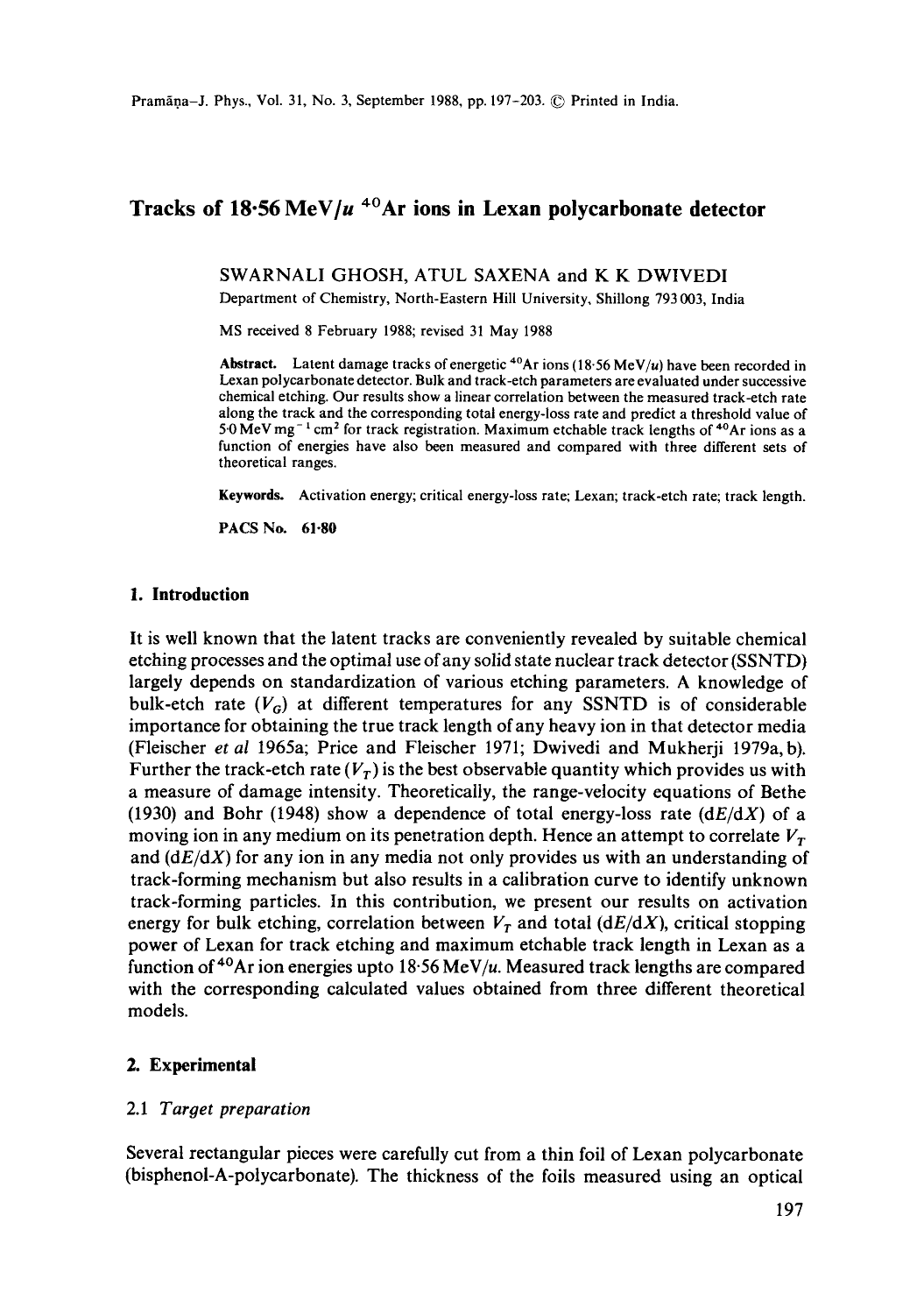## 198 *Swarnali Ghosh, Atul Saxena and K K Dwivedi*

microscope and a 'Heidenhain' depth measuring device (Saxena 1987) was found to be  $53 \pm 1 \,\mu$ m. Stacks of Lexan were prepared by gently pressing 10 foils together and were mounted on slide glass backing for irradiation.

# 2.2 *Irradiation of Lexan stacks*

Lexan stacks were irradiated with  $18.56 \text{ MeV}/u$ <sup>40</sup>Ar ions at the XO port of UNILAC, Darmstadt. Well collimated beam of <sup>40</sup>Ar ions were used to expose the stack at an incident angle of 45° with respect to the surface. An optimum dose of  $\sim 10^4$  ions/cm<sup>2</sup> was delivered.

# 2.3 *Etching and measurement of nuclear tracks in Lexan*

After irradiation the foils of Lexan were removed from the stack and numbered. For obtaining maximum etchable track lengths each foil of the Lexan stack was etched in 6 N NaOH at 55°C for 200 minutes in successive time intervals of 20 minutes each. Out of ten foils of Lexan stacks, the tracks are observed only in the first seven foils. The etching of the seventh foil was continued till the track tip assumed a round shape. Lexan foils were also etched in 6 N NaOH at temperatures of  $35^{\circ}$ ,  $45^{\circ}$ ,  $55^{\circ}$ ,  $65^{\circ}$  and  $75^{\circ}$ C for different times to determine  $V_G$ . After every etching these foils were thoroughly washed in distilled water and dried under vacuum. Track diameters and track lengths were measured at a magnification of  $1500 \times$  and  $675 \times$  respectively. From the measured data the activation energy is determined using the method of Dwivedi and Mukherji (1979a) and the true maximum etchable track lengths are obtained from the equation given by Dwivedi and Mukherji (1979b).

## 2.4 *Experimental errors*

The energy of heavy ions at UNILAC is very accurately known and the fluctuations vary within  $0.1\%$ . The uniformity of the Lexan foils is better than  $2\%$ . The accuracy in the measurement of track parameters is  $\pm 0.5 \mu m$  and  $\pm 0.22 \mu m$  at the magnification of 675  $\times$  and 1500  $\times$  respectively.

## 2.5 *The computer code DEDXT*

In the last few years the validity of the universal stopping-power equations of Mukherji and coworkers (Mukherji and Srivastava 1974; Srivastava and Mukherji 1976; Mukherji and Nayak 1979) has been examined for heavy ion ranges and track lengths in several solids up to 20 MeV/u and the deviations vary within  $\pm$  5% in most cases (Dwivedi and Mukherji 1979b; Farid and Sharma 1983; Subhash Chander *et al* 1983; Sexena 1987; Sexena *et al* 1987). In view of the ever increasing demand of range-energy data for heavy ions in different solids and the validity of the stopping-power equations of Mukherji and coworkers, a computer code 'DEDXT' has been developed by Dwivedi (1988). The code DEDXT is written in FORTRAN language and has a subroutine HEART. This subroutine contains all the thirteen stopping-power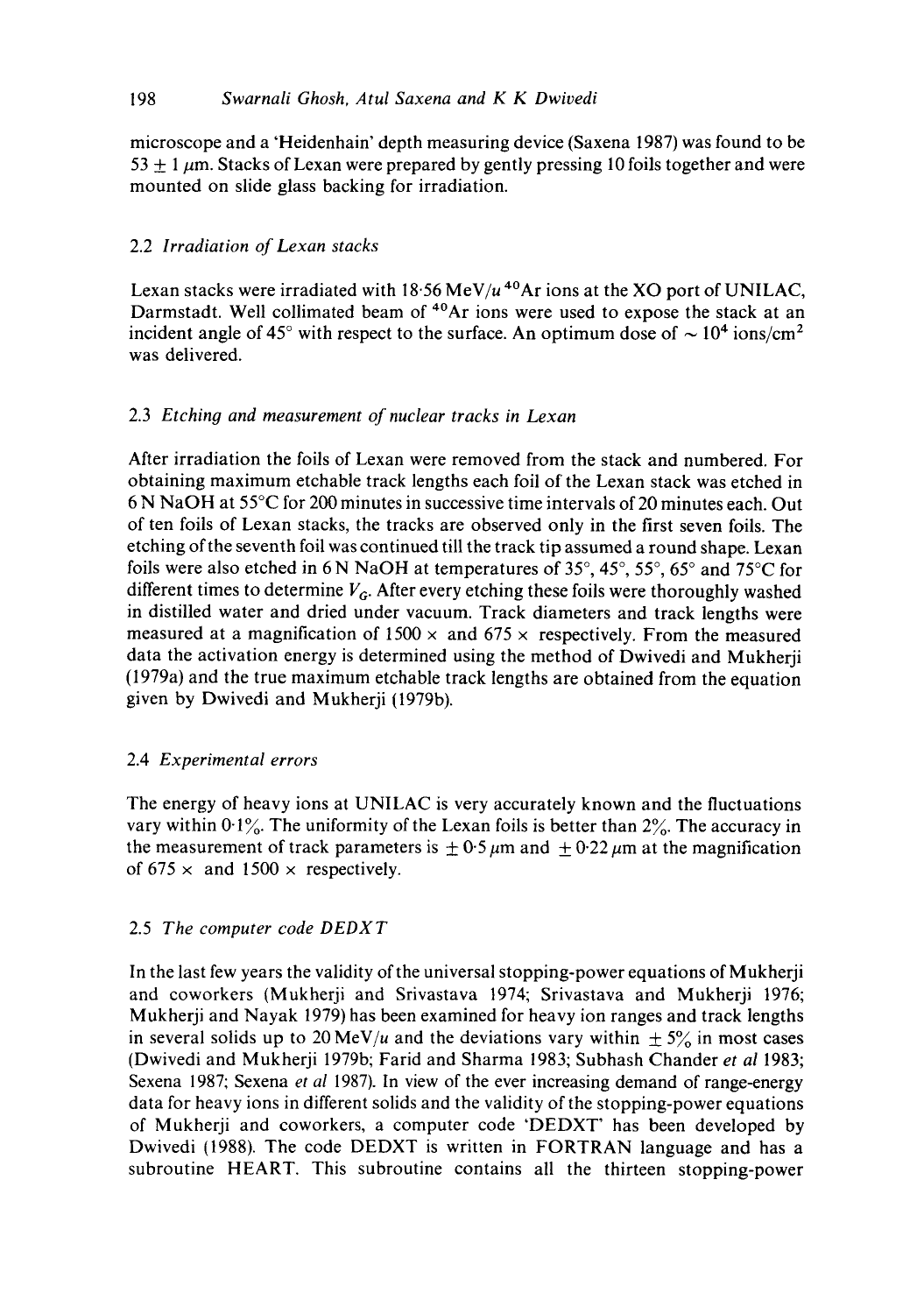equations given by Mukherji and Nayak (1979) and are used for different velocity regions of stopping ions. For complex media, the stopping-powers  $[(dE/dX)_E]$ , have been obtained using Bragg's additivity rule,

$$
\left[ \left( \frac{dE}{dX} \right)_E \right]_c = \frac{1}{A_c} \sum_i \left[ Y_i A_i \left\{ \left( \frac{dE}{dX} \right)_E \right\}_i \right],\tag{1}
$$

where  $A_i$  (=  $\sum_i Y_i A_i$ ) is the molecular mass number of the complex medium,  $A_i$  and  $Y_i$  are the mass number and the number of atoms per molecule of the ith atomic species respectively. Further, the total penetration depth or range  $R$  is calculated by

$$
R(mg/cm2) = \sum_{E_i}^{E_0} \frac{\delta E}{\left[ \left( \frac{\mathrm{d}E}{\mathrm{d}X} \right)_E \right]_c} \tag{2}
$$

where  $\delta E$  is a small but finite energy interval (0-01 MeV/u) over which the stoppingpower remains virtually constant,  $E_i$  is the initial ion energy (in MeV) and  $E_0$  is the final energy corresponding to the ion velocity  $V_0 = e^2/h$ .

The code DEDXT requires a small area  $(<15 \text{ kB})$  and can be executed on any personal computer for calculating ranges, track lengths, total energy-loss rate for both accelerating and stopping ions in any medium of known chemical composition. The output may be obtained in the form of either a plot or a printed data table.

## **3. Results and discussion**

The bulk-etch rate at different temperatures has been determined for Lexan using the track diameter technique. The values of log  $V_G$  have been plotted against the reciprocal of etching temperatures (in °K) and the value of activation energy was 48-6  $\pm$  2 kJ mol<sup>-1</sup>. This value is nearly 20% lower than the earlier values (Enge *et al* 1975)



Figure 1. Track-etch profile for <sup>40</sup>Ar ions in Lexan stack. The maximum etchable track length 18.56 MeV/u<sup>40</sup>Ar ions is 486  $\pm$  4  $\mu$ m. Dashed lines between the foils indicate unetched original surfaces.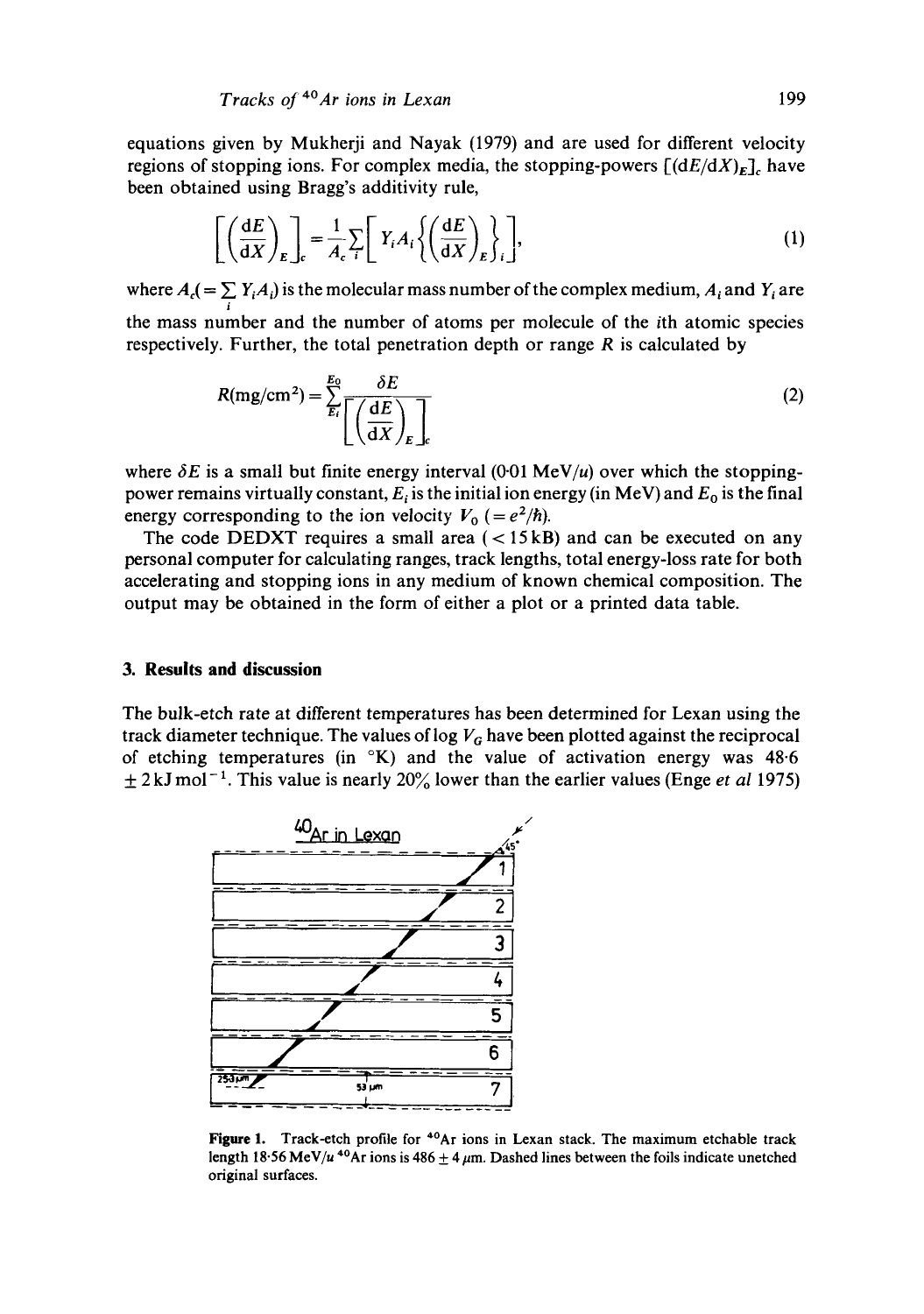| E<br>(Mev/u) | Thickness<br>$x \, (\mu m)$ | $V_{\rm r}$<br>$(\mu m/h)$ | dE/dX<br>(MeV/mg/cm <sup>2</sup> ) |
|--------------|-----------------------------|----------------------------|------------------------------------|
| $17 - 70$    | 30                          | 8.6                        | $8-3$                              |
| 16.60        | 75                          | $10-2$                     | $8-7$                              |
| 14.62        | 150                         | 9.8                        | 9.5                                |
| 12.36        | 225                         | $10-2$                     | $10-7$                             |
| 9.76         | 300                         | $10-8$                     | $12-5$                             |
| 6.60         | 375                         | $15-3$                     | $15-8$                             |
| 3.96         | 425                         | $18 - 8$                   | $20-2$                             |
| 2.30         | 450                         | 22.5                       | 23.5                               |
| 1.60         | 460                         | 26.3                       | $23 - 1$                           |
| 0.35         | 480                         | 12 <sub>0</sub>            | $15-9$                             |
| 0.15         | 485                         | 7.5                        | $11-0$                             |
| 0:10         | 486                         | $1-0$                      |                                    |

**Table 1.** Values of  $V_r$  at various depth of penetration (thickness) x along with the corresponding values of energies and theoretical *dE/dX* (Mukherji and Nayak 1979).

presumably due to 4°Ar ion is used for track formation in the present work instead of fission fragments in the other case.

The values of  $V<sub>r</sub>$  at different points along the track have been measured after every successive etching of each Lexan foil. The tracks were found in only the first seven foils as shown in figure 1. Table 1 lists the values of  $V_T$  at various depth of penetration (thickness) X of the  $40$ Ar ion in Lexan and the corresponding values of the energies and energy-loss rate calculated from the computer code DEDXT (Dwivedi 1988) based on the stopping-power equations of Mukherji and Nayak (1979). The plot of  $V_T$  and  $(dE/dX)$  as a function of thickness is shown in figure 2. A fairly good correlation has been observed. Figure 3 represents a linear dependence of energy-loss rate on the experimental value of track-etch rate and can be expressed by the following equation,

$$
V_T = 1.165(dE/dX) - 4.27,
$$
\n(3)

where  $V_T$  is expressed in units of  $\mu$ m/h and *(dE/dX)* in units of MeV mg<sup>-1</sup> cm<sup>2</sup>.



**Figure 2.** A plot showing measured  $V_T$  (in  $\mu$ m/h) and calculated  $dE/dX$  (in MeV. mg<sup>-1</sup>.cm<sup>2</sup>) for <sup>40</sup>Ar ions in Lexan as a function of penetration depth.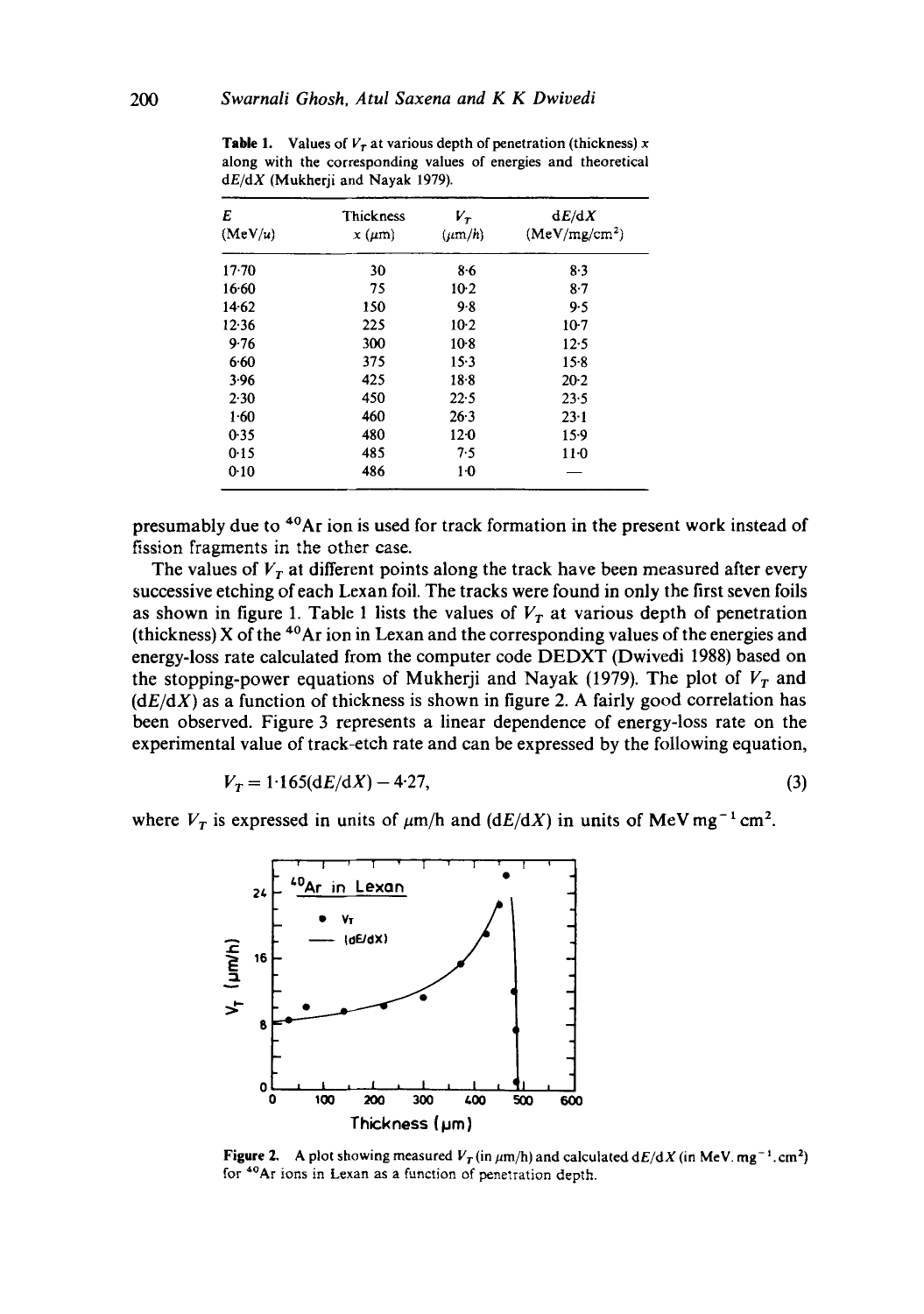

**Figure 3.** A plot showing calibration curve between  $V_T$  and  $(dE/dX)$  for <sup>40</sup>Ar ions in Lexan. Tracks are etched in 6 N NaOH at 55°C.

It has been observed from figure 3 that the value of  $(dE/dX)$ <sub>c</sub> for Lexan is nearly 5.0 MeV mg<sup>-1</sup> cm<sup>2</sup> corresponding to the point at which  $V_T$  equals  $V_G$ . This value of  $(dE/dX)$ <sub>c</sub> is comparable to the values reported earlier (Fleischer *et al* 1965a; Debeauvais *et al* 1967; Remy *et al* 1970 and Dwivedi and Mukherji 1979a).

The maximum etchable track lengths as a function of <sup>40</sup>Ar ion energies and the theoretical ranges calculated from three different sources are summarized in table 2. The plots of measured track length and theoretical ranges versus ion energy are shown in figure 4. The measured range of  $18.56 \text{ MeV}/u$  <sup>40</sup>Ar in Lexan is  $486 \pm 4 \mu \text{m}$ . Corresponding to the value of  $(dE/dX)$  equal to 5.0 MeV mg<sup>-1</sup> cm<sup>2</sup>, it was found that nearly 2  $\mu$ m of the <sup>40</sup>Ar damage trail (range) remained unetched in Lexan. As this deficit range is within the experimental errors, we can find a meaningful comparison between measured track lengths and the theoretical ranges. It has been found that our experimental data show good agreement (within  $5\%$ ) with the calculated values from

| Ion energy<br>E<br>(MeV/u) | Maximum<br>etchable<br>track length<br>$L(\mu m)$ | Range in $\mu$ m                |                                        |                         |  |
|----------------------------|---------------------------------------------------|---------------------------------|----------------------------------------|-------------------------|--|
|                            |                                                   | Mukherii and<br>Navak<br>(1979) | Northcliffe<br>and Schilling<br>(1970) | <b>Benton</b><br>(1968) |  |
| 18.56                      | $486 + 4$                                         | 488                             |                                        | 465                     |  |
| 16.66                      | $411 + 4$                                         | 411                             |                                        | 385                     |  |
| 14.60                      | $336 + 4$                                         | 336                             |                                        | 315                     |  |
| 12.36                      | $261 + 5$                                         | 260                             |                                        | 240                     |  |
| 9.76                       | $186 + 5$                                         | 186                             | 190                                    | 172                     |  |
| 6.60                       | $111 + 6$                                         | 114                             | 107                                    | 100                     |  |
| 2.26                       | $36 + 6$                                          | $37-4$                          | 28                                     | 28.2                    |  |

Table 2. Ranges and maximum etchable track-lengths of  $40Ar$  in Lexan polycarbonate.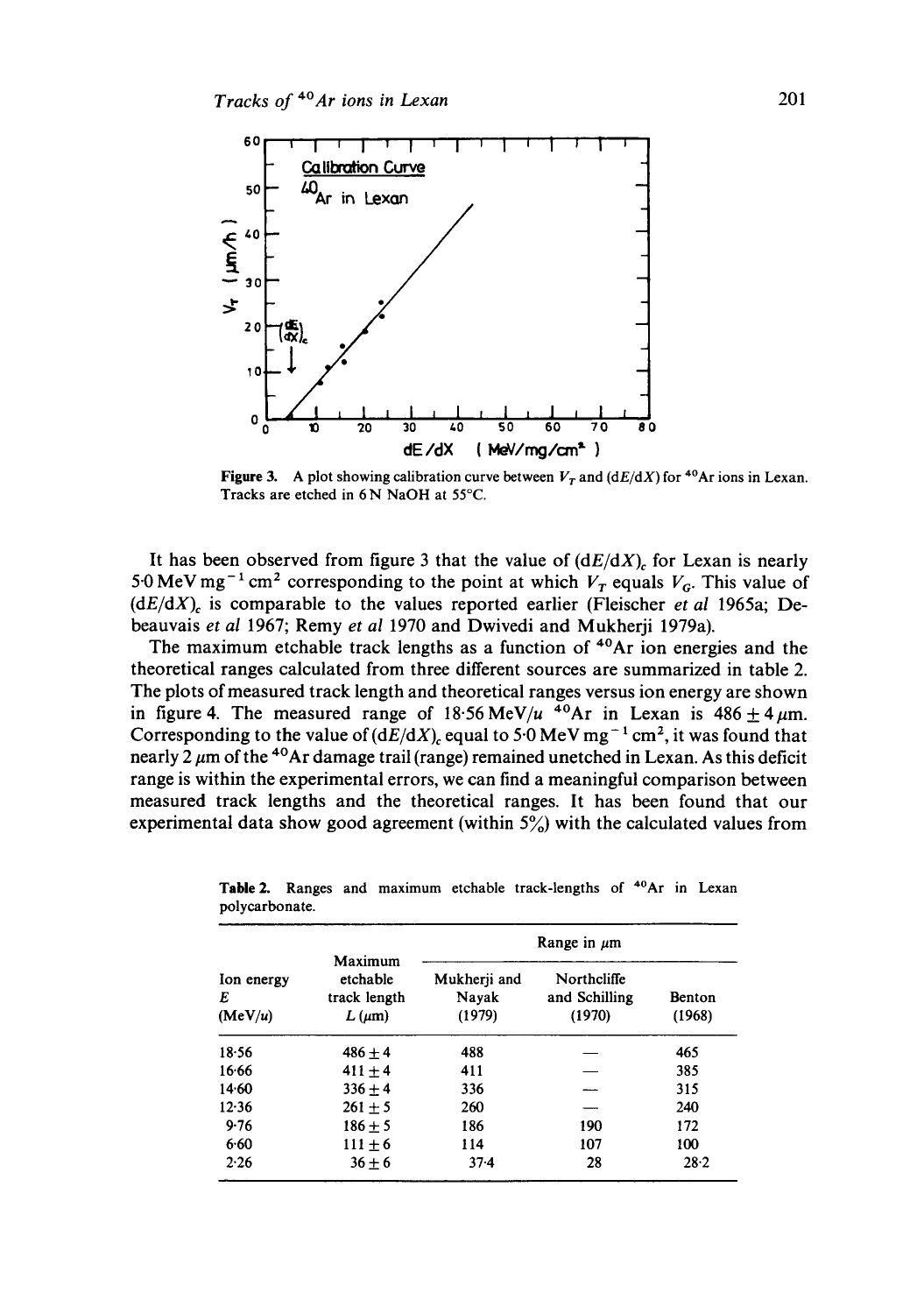

**Figure** 4. Measured track lengths of 4°Ar ions in Lexan are plotted along with calculated values from three different theories (a) Mukherji and Nayak (1979), (b) Benton (1968) and (c) Northcliffe and Schilling (1970).

Northcliffe and Schilling (1970) and Mukherji and Nayak (1979) whereas theoretical ranges of <sup>40</sup>Ar in Lexan predicted by Benton (1968) are consistently lower (5–10%) as compared to our measured values.

#### **4. Conclusion**

The comparison of our measured track lengths with the corresponding theoretical values supports earlier findings (Subhash Chander *et al* 1983; Farid and Sharma 1983; Saxena *et al* 1985; Dwivedi *et al* 1986; Saxena *et al* 1987) that the stopping power equations of Mukherji and coworkers (Mukherji and Srivastava 1974; Srivastava and Mukherji t976; Mukherji and Nayak 1979) predict the most reliable ranges of heavy ions in the complex media. The observation of a linear correlation between track-etch rate and total energy-loss rate of 4°Ar in Lexan has not only provided a detector calibration curve but also supported the 'ion explosion spike model' (Fleischer *et al* 1965b) for track registration.

#### **Acknowledgements**

We wish to thank Dr R Spohr, Dr J Vetter and other staff of UNILAC, Darmstadt for providing irradiation facilities. We also thank Dr G Fiedler for the cooperation in this work.

#### **References**

Benton E V 1968 A study of charged particle tracks in cellulose nitrate, USNRDL-TR-68-14 U.S. Nav. Rad. Def. Lab., San Francisco, USA 185

Bethe H A 1930 *Ann. Phys. (Leipzig)* 5 325